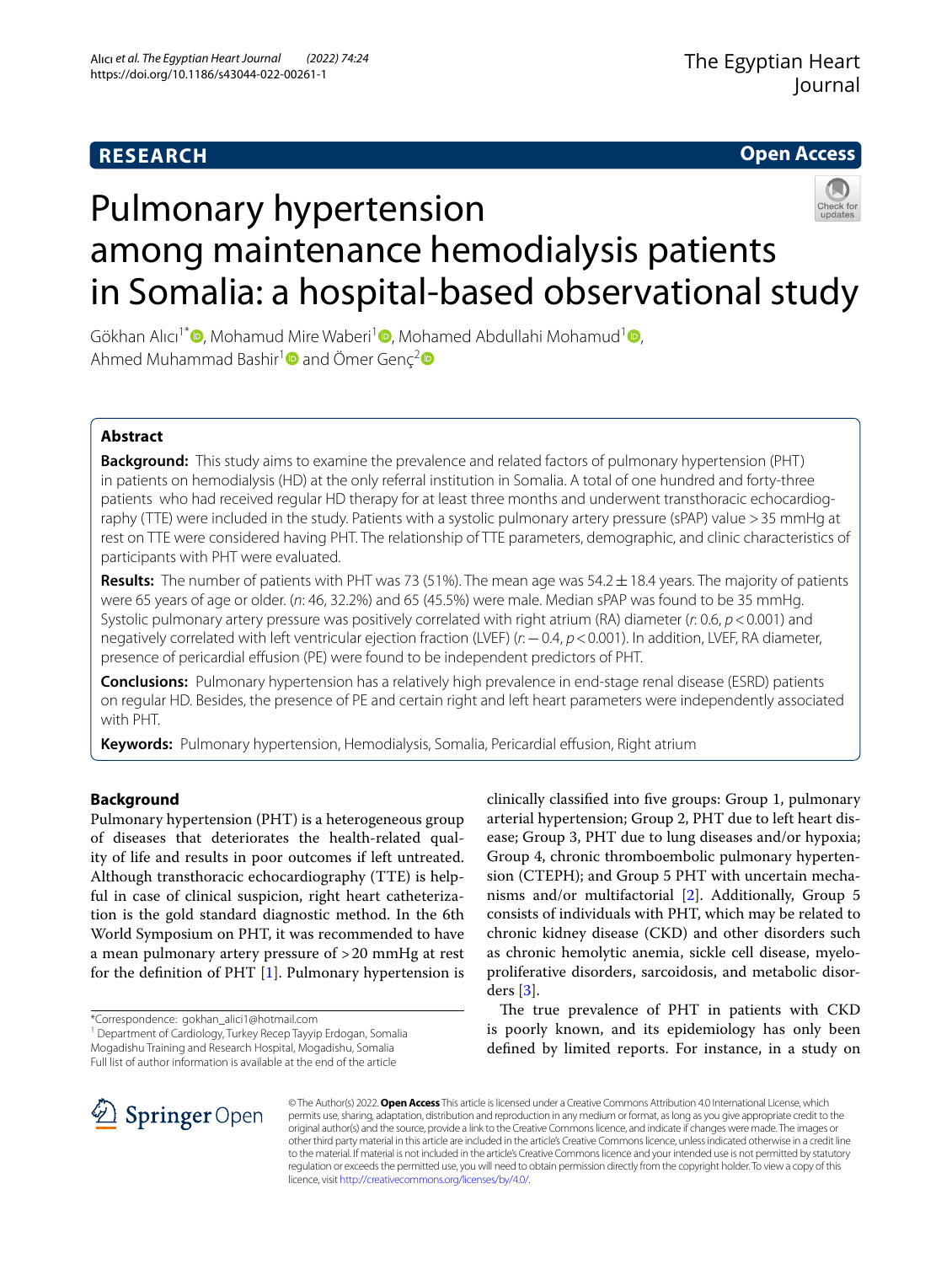1876 patients with CKD (stage 1 through 5), right heart catheterization was used for diagnosis, and the prevalence of PHT was found to be 68%, with CKD stage 5 having the highest proportion [[4\]](#page-5-3). Studies have examined the relationship of overvolemia, infammation, malnutrition, and electrolyte overload with PHT [[5–](#page-5-4)[7\]](#page-5-5). However, the exact mechanisms and risk factors associated with PHT in patients with end-stage renal disease (ESRD) remain unclear.

To our knowledge, data on hemodialysis (HD) patients are lacking in Mogadishu, which has the largest population in the country where the present study was conducted. We are thus of the opinion that it is crucial to provide information about the clinical and demographic characteristics, PHT frequency, and related factors of patients on maintenance HD in Somalia, which has highly limited health opportunities, for evaluating treatment services as well as for improving the efectiveness of treatment and follow-up. For this purpose, we sought to investigate the frequency and possible predictors of PHT in patients with ESRD, thereby closing the gap in question.

#### **Methods**

#### **Study design and population**

This retrospective, observational study was carried out at the Somali-Turkey Training and Research hospital in Mogadishu, the capital of Somalia, where the country's most comprehensive and largest facility is located. A total of 143 consecutive patients aged 14–80 years on regular HD treatment for at least 3 months and applied to the outpatient clinic between January 1, 2021, and April 1, 2021, were included in the study. Patients were excluded if they fulflled at least one of the following criteria: chronic obstructive pulmonary disease, asthma, acute lung infection, obstructive sleep apnea syndrome, acute/ chronic liver failure, previous/acute pulmonary embolism, collagen vascular disease/connective tissue disease, heart failure with reduced ejection fraction, described as left ventricular ejection fraction (LVEF)<40%, moderate/severe mitral or aortic valve disease (stenosis and/ or insufficiency). Patients with a systolic pulmonary artery pressure (sPAP) value >35 mmHg at rest on TTE were considered having PHT. The study was carried out according to the recommendations set forth by the Declaration of Helsinki on biomedical research involving human subjects. The need for informed consent was waived due to the retrospective nature of the study.

## **Transthoracic echocardiography**

Echocardiographic examinations were performed by an experienced cardiologist (G.A) who was licensed in Tukey, with Toshiba Aplio ultrasound system (TUS-A500, Shimoishigami, Japan) according to the American Echocardiography guideline [[8\]](#page-5-6). Echocardiographic measurements were gained with all the participants in a left lateral decubitus position and left arm extended over the head. Transthoracic echocardiographic parameters including LVEF, interventricular septum (IVS) thickness, tricuspid regurgitation velocity (TRV), systolic pulmonary artery pressure (sPAP), diastolic dysfunction stages, grade of pericardial efusion (PE), left atrium (LA) diameter, right atrium (RA) diameter were obtained from the registry system for each patient. Pulmonary artery systolic pressure was measured using the Bernoulli equation with TRV and RA pressures. Right atrial pressures were calculated using the size of the inferior vena cava and the degree of collapsibility. Left ventricular ejection fraction was calculated using the Simpson method. Percardial efusion was diagnosed in the presence of an echo-free space between the visceral and the parietal pericardium. The classification was as follows: mild  $(5-10 \text{ mm})$ , moderate/severe (>10 mm). Left ventricular (LV) diastolic dysfunction was categorized into three stages. Stage I (mild diastolic dysfunction: *E*/*A*<0.8, deceleration time >200 ms, average *E*/*e*′≤8), stage II (moderate diastolic dysfunction or pseudonormal phase: *E*/*A* 0.8–1.5, deceleration time: 160–200 ms, average *E*/*e*′ 9–12), stage III (severe diastolic dysfunction:  $E/A \geq 2$ , DT < 160 ms, average  $E/e' \ge 13$ ).

#### **Blood sample collection and analysis**

Venous blood samples were taken from the participants before HD, following an overnight fast of at least 8 h. All biochemical measurements were made using an automated chemistry analyzer and ready-to-use reagent kits according to standardized protocols provided by manufacturers (Mindray BS 2000 M, China). Measurement of height and weight and calculation of body mass index (BMI)  $(=\text{kg/m}^2)$  were made by the HD nurse in the morning (pre-dialysis) on an empty stomach, following standard protocols.

#### **Statistical analysis**

Statistical analyses were performed using IBM SPSS Statistics for Windows version 20.0 (Armonk, NY: IBM Corp.). The normality of continuous variables was assessed by analytical (Kolmogorov–Smirnov test) and visual methods (histograms and probability plots). Continuous variables were expressed as mean $\pm$ standard deviation or median (interquartile range), and categorical variables were expressed as number (n) and percentage (%). The Student *t* test and the Mann–Whitney *U* test were used to compare continuous variables. The Chi-square test or the Fisher's exact test was used for the evaluation of categorical data. All of the signifcant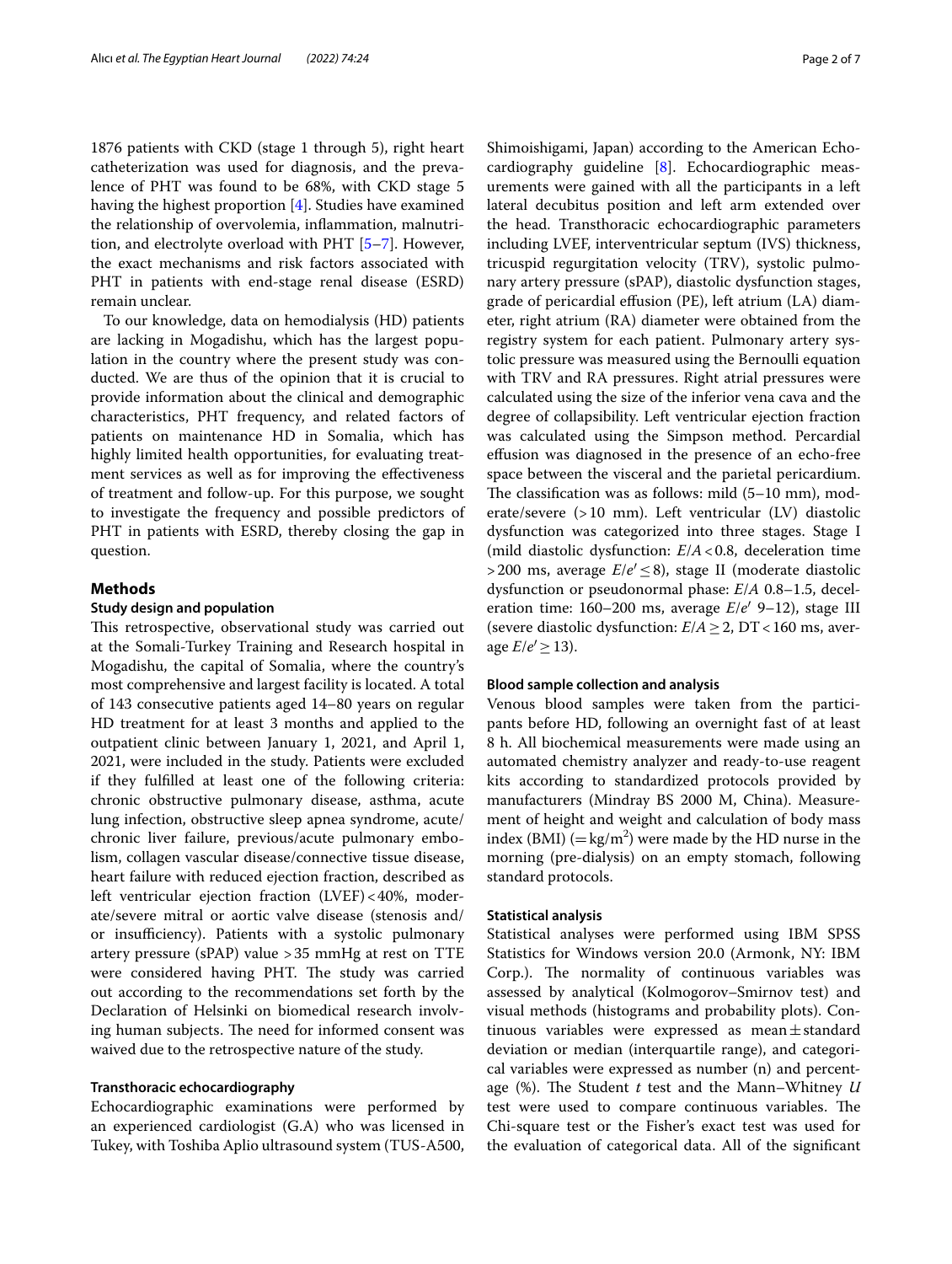parameters in the univariate analysis with  $p < 0.05$  were selected for the multivariable model, and binary logistic regression analysis was used to determine the independent predictors of PHT. The Hosmer–Lemeshow test was performed to evaluate the goodness of ft of the logistic regression. For each independent variable, the odds ratio (OR) and 95% confdence interval (CI) were determined. A 2-tailed *p*-value of <0.05 was considered statistically signifcant.

#### **Results**

A total of 143 patients [65 (45.5%) male, mean age: 54.2  $\pm$  18.4 years] on routine HD for at least three months were included in the study. Among age categories, subjects aged  $\geq 65$  years were reported to have the highest proportion (32.2%), followed by 55–64 (23.8%) years, 45–54 (19.6%) years, and 35–44 (7.7%) years. Hypertension (*n*: 81, 56.6%) was the most frequent co-morbidity, followed by diabetes mellitus (*n*: 72, 50.3%), whereas smoking  $(n: 5, 3.5\%)$  was the least common. The median sPAP of the study population was found to be 35 mmHg. The number of subjects with PHT was 73 (51%). Most of the TTE parameters were signifcantly diferent between the PHT group and the non-PHT group. The PTH group was more likely to have a lower EF than was the non-PTH group (46.5±14.0 vs. 57.5±8.3, *p*<0.001). Interventricular septum thickness  $(14.6 \pm 3.9 \text{ vs. } 13.2 \pm 2.1,$ *p*=0.011), LA (39.4±3.7 vs. 36.8±3.4, *p*<0.001), and RA diameter  $(38.2 \pm 4.5 \text{ vs. } 33.6 \pm 2.2, \ p < 0.001)$  were larger in the PHT group than in the non-PHT group. Percardial efusion rate was higher in patients with PHT as compared with the non-PHT group (58.3% vs. 28.6% for mild, 23.6% vs. 2.9% for moderate or severe,  $p < 0.001$ ). Left ventricular diastolic dysfunction was also found signifcantly more frequently in the PHT group as compared with the non-PHT group (45.2% vs. 31.4% for Grade 1, 35.6% vs. 10.0% for Grade 2 or 3, *p*<0.001). Laboratory parameters were comparable between the groups, except for the white blood cell (WBC) count which was higher in those without PHT than in those with PHT  $(6.4 \pm 2.6$ vs. 7.5 $\pm$ 2.8,  $p$  = 0.014). The detailed demographic, laboratory, and echocardiographic characteristics of the study population according to the presence or absence of PHT are given in Table [1.](#page-3-0) In the correlation analysis of the relationship between sPAP and various echocardiographic parameters; sPAP was positively correlated with RA diameter (*r*: 0.6, *p*<0.001) and negatively correlated with LVEF (*r*: −0.4, *p* < 0.00[1](#page-4-0)) (Fig. 1).

On univariate regression analysis, WBC count (OR 0.855, 95% CI 0.753–0.971, *p*=0.016), LVEF (OR 0.918, 95% CI 0.885–0.953, *p*<0.001), LA diameter (OR 1.253, 95% CI 1.120–1.403, *p*<0.001), RA diameter (OR 1.475, 95% CI 1.277–1.704, *p*<0.001), IVS thickness (OR 1.336,

95% CI 1.080–1.652, *p*=0.008), LV diastolic dysfunction (Grade 1: OR 4.393, 95% CI 1.951–9.893, *p*<0.001, Grade 2 or 3: OR 10.878, 95% CI 3.876–30.524, *p*<0.001), and PE (mild: OR 7.754, 95% CI 3.443–17.462, *p*<0.001, moderate/severe OR 31.385, 95% CI 6.412–153.618, *p*<0.001) were all related to higher sPAP levels. After adjustment for the parameters with  $p$ -value of <0.05 in univariate regression analysis to determine the predictors of PHT, multivariate logistic regression analysis showed that LVEF (OR 0.945, 95% CI 0.901–0.992, *p*=0.022), RA diameter (OR 1.384, 95% CI 1.122–1.707, *p*=0.002), and PE (mild: OR 3.326, 95% CI 1.122–9.053, *p*=0.019, moderate/severe OR 10.123, 95% CI 1.170–64.966, *p*=0.010) were independently associated with the presence of PHT (Table [2\)](#page-4-1).

## **Discussion**

In the present study, we found PHT was prevalent, with a relatively high rate in 73 (51%) subjects among 143 ESRD patients on regular dialysis. Also, LVEF, RA diameter, and the presence of PE were found to be determinants of PHT. This is the first study to investigate the frequency of PHT and parameters independently associated with PHT in patients who received regular HD treatment for at least three months in Somalia.

In meta-analyses conducted on patients who receive regular HD therapy, the prevalence of PHT was reported to be between 23 and 33%  $[9, 10]$  $[9, 10]$  $[9, 10]$  $[9, 10]$  $[9, 10]$ . Besides, several smallscale studies have higher rates of PHT, similar to ours [[11–](#page-5-9)[13\]](#page-5-10). Such diference in PHT prevalence among the reports might, in part, be attributed to some advantages stemming from the development level of the country, such as advanced healthcare systems, higher rates of patients' access to efective therapy options, and early diagnosis and treatment. However, there are hardly any studies on PHT in the region. For example, in a recent study in Somalia, we found the prevalence of pulmonary arterial hypertension to be 22.8% [[14\]](#page-5-11), while in another study, we reported the prevalence of PHT as 18.2% [[15](#page-5-12)].

There is a wide variety of studies in the existing literature dealing with the relationship between PHT and overall survival in ESRD patients, most of which have shown that PHT is associated with worse poor outcome [[16–](#page-5-13)[19\]](#page-5-14). Furthermore, it has been reported that the association of PHT with mortality remains even after kidney transplantation [\[20](#page-6-0)]. Data regarding the prevalence of PHT among ESRD individuals on regular dialysis are also valuable for the preparation of guidelines for the management of complications. Such fragile patients with high diagnostic suspicion on TTE may need to be closely followed up in specialized multidisciplinary PHT units and evaluated for additional tests and specifc treatments such as right heart catheterization if necessary [\[21](#page-6-1)].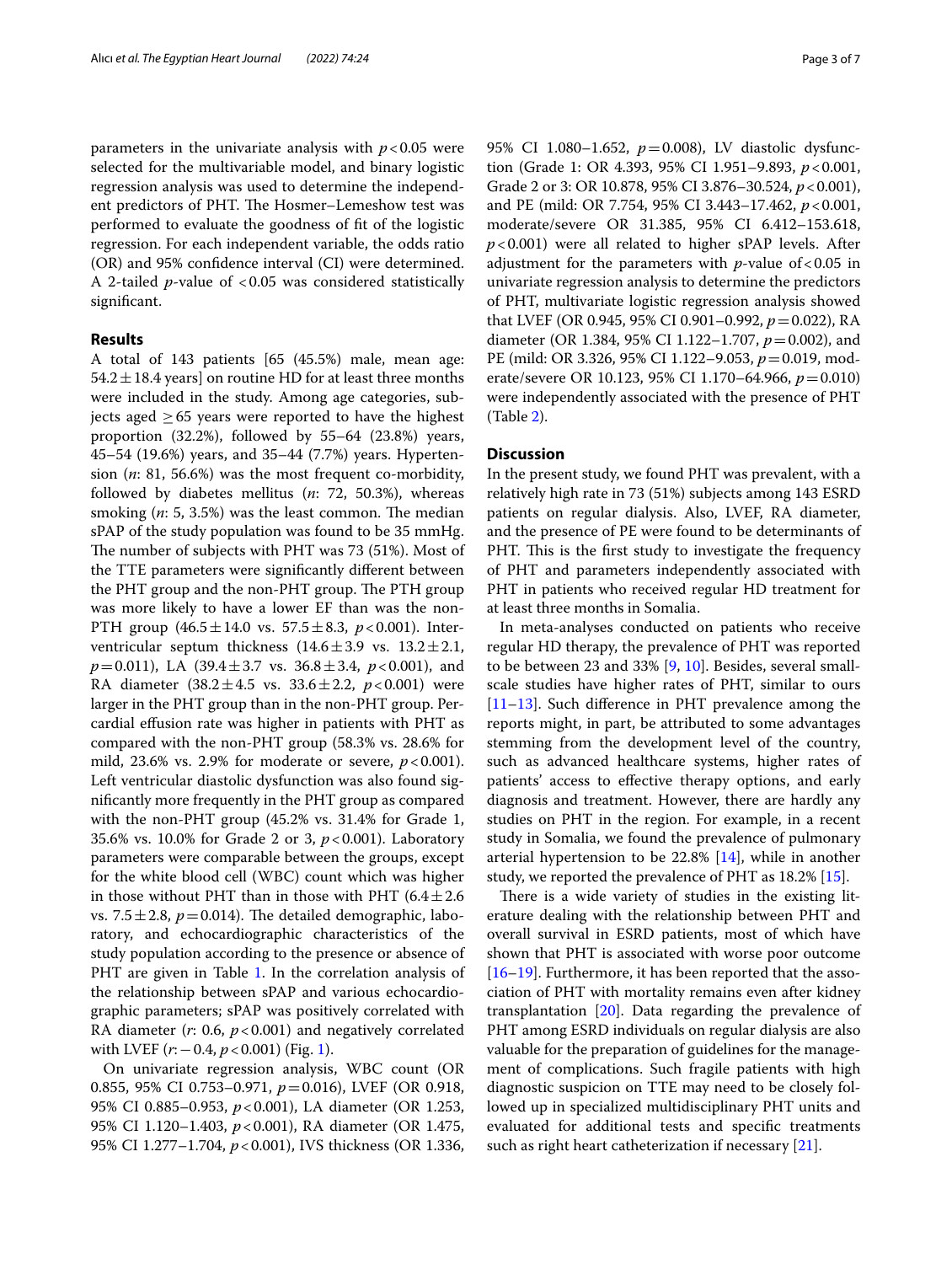## **Variables All PHT Non-PHT** *p***\* (***n***: 143, 100%) (***n*=**73, 51%) (***n*=**70, 49%)** *Demographic parameters* Age (years), mean  $\pm$  SD 54.2 $\pm$ 18.4 55.9 $\pm$ 16.2 52.50 $\pm$ 20.3 52.50 $\pm$ 20.3 52.50 Male gender, *n* (%) **65 (45.5)** 31 (42.5) 31 (42.5) 31 (42.5) 34 (48.6) 34 (48.6) Age categories in years, *n* (%) 0.544 14–24 16 (11.2) 5 (6.8) 11 (15.7)  $25-34$   $8(5.6)$   $4(5.5)$   $4(5.7)$  $35-44$  6 (8.6) 6 (8.6) 45–54 11 (15.7) 28 (19.6) 28 (19.6) 17 (23.3) 11 (15.7) 55–64 19 (21.4) 15 (21.4) 34 (23.8) 19 (26.0) 19 (26.0)  $\geq$  65 23 (32.9) 46 (32.2) 23 (31.5) 23 (32.9) Hypertension, *n* (%) 81 (56.6) 42 (57.5) 39 (55.7) 0.829 Diabetes mellitus, *n* (%) **72** (50.3) 42 (57.5) 30 (42.9) 30 (42.9) 30 (42.9) Smoking, *n* (%) **5 (3.5)** 5 (3.5) 3 (4.1) 2 (2.9) 3 (4.1) 3 (4.1) 3 (4.1) 3 (4.1) 3 (3.5) 4 (5.684 BMI ( $km/m<sup>2</sup>$ ), mean  $\pm$  SD ), mean±SD 22.1±2.7 22.3±2.2 21.8±3.1 22.73 *Echocardiographic parameters* LVEF (%), mean±SD 51.9±12.8 46.5±14.0 57.5±8.3 **<0.001** TRV(m/s), median (IQR) 2.0 (1.8) 3.8 (0.5) 1.0 (0) **<0.001** sPAP (mmHg), median (IQR) 35 (30) 35 (30) 50 (17.5) 35 (30) 50 (17.5) 35 (30) 50 mHg), median (IQR) 50 mHg), median (IQR) 50 mHg), median (IQR) 50 mHg), median (IQR) 50 mHg), median (IQR) 50 mHg), median (IQR) 50 mHg (IQR) IVS (mm), mean±SD 13.9±3.2 14.6±3.9 13.2±2.1 **0.011** LA (mm) diameter, mean±SD 38.2±3.8 39.4±3.7 36.8±3.4 **<0.001** RA (mm) diameter, mean±SD 35.9±4.3 38.2±4.5 33.6±2.2 **<0.001** Pericardial efusion, n (%) **<0.001** No effusion 13 (18.1) 13 (18.1) 13 (18.1) 13 (18.1) 13 (18.1) Mild (5–10 mm) 62 (43.7) 42 (58.3) 20 (28.6) Moderate or severe (>10 mm) 19 (13.4) 19 (23.6) 17 (23.6) 2 (2.9) Diastolic dysfunction, n (%) **<0.001** Normal 31 (58.6) 14 (19.2) 14 (19.2) 41(58.6) Grade 1 **55 (38.5)** 33 (45.2) 33 (45.2) 33 (45.2) 33 (45.2) 33 (45.2) 33 (45.2) 33 (45.2) 33 (45.2) 33 (45.2) 33 (45.2) Grade 2 or 3 33 (23.1) 26 (35.6) 33 (23.1) 26 (35.6) 7 (10.0) *Laboratory parameters* Urea (mg/dl), mean±SD 149.7±49.0 149.7±49.0 147.1±45.5 152.7±53.0 0.508 152.7±53.0  $NA^+$  (meq/L), mean  $\pm$  SD 134.9±6.3 135.2±6.2 134.6±6.4 0.600<br>  $K^+$  (meq/l), mean  $\pm$  SD 5.3+0.9 5.3+0.9 5.4+0.9 5.3+1.1 0.733  $K^+$  (meq/L), mean  $\pm$  SD Glucose (mg/dl), median (IQR) 115 (56) 107 (48) 121 (63) 122 (63) 0.246 Uric acid (mg/dl), mean $\pm$ SD 6.93 $\pm$ 1.78 6.77 $\pm$ 1.70 7.12 $\pm$ 1.88 0.272<br>Creatinine (mg/dl), mean $\pm$ SD 8.9 $\pm$ 2.6 8.8 $\pm$ 2.3 9.2 $\pm$ 2.8 9.316  $C$ reatinine (mg/dl), mean $\pm$ SD 8.9 $\pm$ 2.6 8.8 $\pm$ 2.3 9.2 $\pm$ 2.8  $H$ emoglobin (g/dl), mean $\pm$ SD 8.4 $\pm$ 1.5 8.4 $\pm$ 1.6 8.4 $\pm$ 1.6 8.4 $\pm$ 1.4 8.958 Platelet count (10^3/uL), mean±SD 242.0±97.6 242.7±102.5 241.24±92.6 0.932 WBC (10^3/uL), mean ± SD 6.9 ± 2.8 6.9 ± 2.8 6.4 ± 2.6 7.5 ± 2.8 **0.014**<br>
TSH (ulU/ml), median (IQR) 3.44 (3.4) 3.5 (3.5) 3.5 (3.5) 3.2 (3.0) 3.2 (3.0) 0.763 TSH (uIU/ml), median (IQR) 3.44 (3.4) 3.44 (3.4) Hs-CRP (mg/L), median (IQR) 11.7 (26.3) 8.5 (25.7) 13.6 (28.5) 0.309 ALT (IU/L), median (IQR) 10 (7) 10 (7) 10 (7) 10 (9) 10 (9) 10 (7) 10 (9) 10 (7) 0.984 AST (IU/L), median (IQR) 15 (8) 15 (8) 16 (9) 16 (9) 14 (8) 16 (9) 14 (8) 16 (9) 16 (9) 16 (9) 16 (9) 16 (9) 16 (9) 16 (9) 16 (9) 16 (9) 16 (9) 16 (9) 16 (9) 16 (9) 16 (9) 16 (9) 16 (9) 16 (9) 16 (9) 16 (9) 16 (9) 16 (9) 1

## <span id="page-3-0"></span>**Table 1** Differences of the baseline parameters between PHT and non-PHT patients

ALT: alanine transaminase; AST: aspartate aminotransferase; BMI: body mass index; CRP: C-reactive protein; IVS: interventricular septum; K+: serum potassium concentration; LA: left atrium end-diastolic internal diameter; LVEF: left ventricular ejection fraction; Na+:sodium concentration; PHT: pulmonary hypertension; RA: right atrium end-diastolic internal diameter; sPAP: systolic pulmonary artery pressure; TRV, tricuspid regurgitation velocity; TSH: thyroid stimulating hormone; WBC: white blood cell. \*p value < 0.05 was considered significant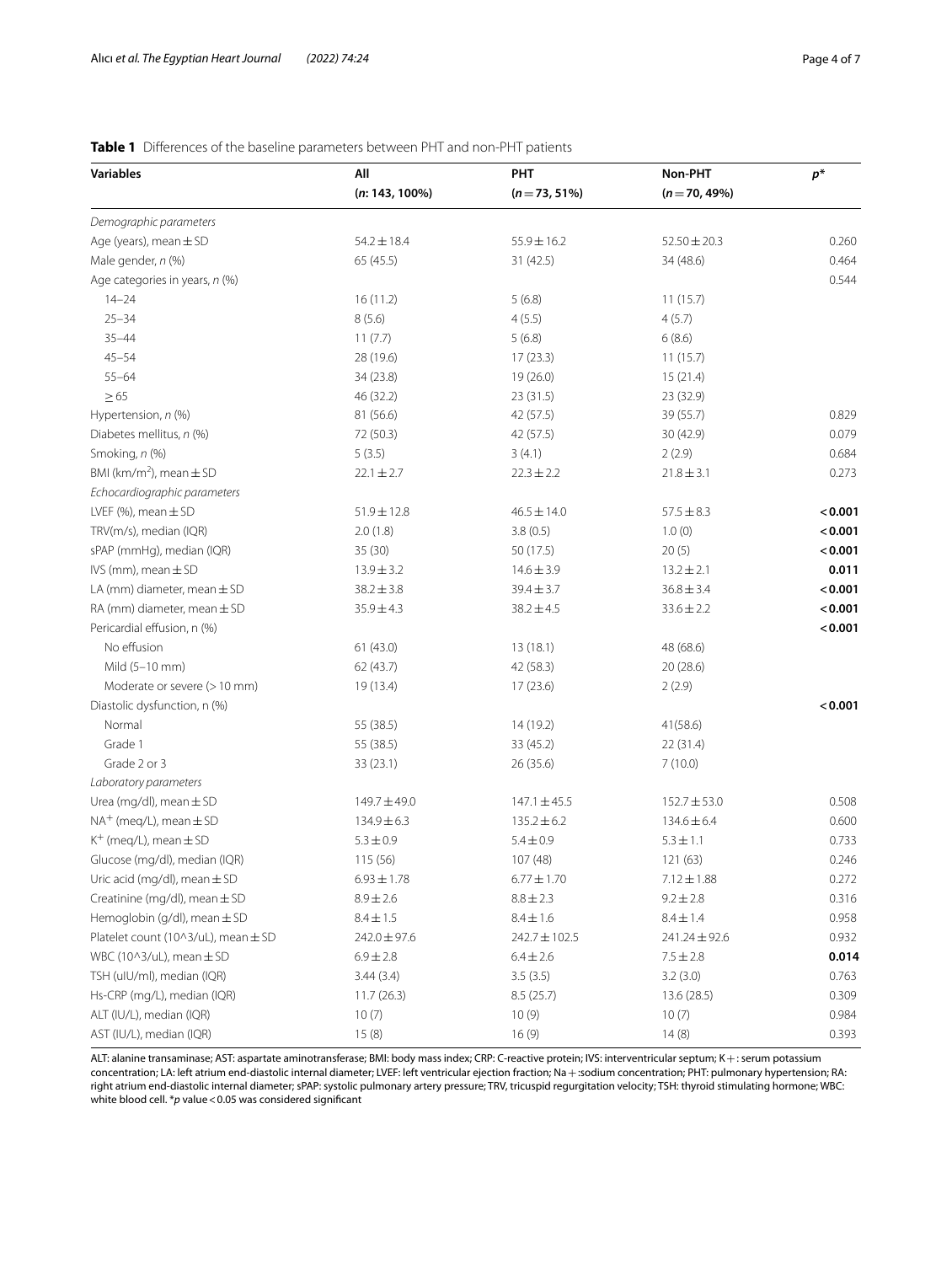

<span id="page-4-1"></span><span id="page-4-0"></span>**Table 2** Univariate and multivariate analyses of predictors for PHT on logistic regression analysis

|                          | OR     | 95% CI          | $\boldsymbol{p}^*$ | <b>OR</b> | 95% CI          | $\boldsymbol{p}^*$ |
|--------------------------|--------|-----------------|--------------------|-----------|-----------------|--------------------|
| Age, years               | 1.011  | $0.992 - 1.029$ | 0.258              |           |                 |                    |
| Gender, male             | 0.782  | $0.404 - 1.511$ | 0.464              |           |                 |                    |
| BMI, $kg/m2$             | 1.071  | 0.948-1.211     | 0.272              |           |                 |                    |
| WBC, 10^3/uL             | 0.855  | 0.753-0.971     | 0.016              | 0.836     | $0.686 - 1.018$ | 0.074              |
| LVEF, %                  | 0.918  | $0.885 - 0.953$ | < 0.001            | 0.945     | $0.901 - 0.992$ | 0.022              |
| LA diameter, mm          | 1.253  | 1.120-1.403     | < 0.001            | 0.864     | $0.709 - 1.054$ | 0.151              |
| RA diameter, mm          | 1.475  | $1.277 - 1.704$ | < 0.001            | 1.384     | 1.122-1.707     | 0.002              |
| IVS thickness, mm        | 1.336  | 1.080-1.652     | 0.008              | 1.136     | 0.889-1.450     | 0.308              |
| LV diastolic dysfunction |        |                 |                    |           |                 |                    |
| Normal                   |        | $1$ (ref)       |                    |           | $1$ (ref)       |                    |
| Grade 1                  | 4.393  | 1.951-9.893     | < 0.001            | 1.731     | 0.478-6.264     | 0.403              |
| Grade 2 or 3             | 10.878 | 3.876-30.524    | < 0.001            | 1.576     | $0.295 - 8.411$ | 0.594              |
| Pericardial effusion     |        |                 |                    |           |                 |                    |
| None                     |        | $1$ (ref)       |                    |           | $1$ (ref)       |                    |
| Mild                     | 7.754  | 3.443-17.462    | < 0.001            | 3.326     | 1.222-9.053     | 0.019              |
| Moderate/severe          | 31.385 | 6.412-153.618   | < 0.001            | 10.123    | 1.770-64.966    | 0.010              |

BMI: body mass index; DD: diastolic dysfunction; IVS: interventricular septum; LA: left atrium end-diastolic internal diameter; LVEF: left ventricular ejection fraction; LV: Left Ventricular; PHT: pulmonary hypertension; RA: right atrium end-diastolic internal diameter; WBC: white blood cell count,−2Log likelihood: 116,412, Model Chisquare: 80.414, Nagelkerke R<sup>2</sup> = 0.577, \**p* value < 0.05 was considered significant, CI: confidence interval, OR: odds ratio

We found that patients with PHT had larger LA, RA, IVS diameters, and lower LVEF and on multivariate regression analysis, LVEF and RA diameter were reported as independent determinants of PHT. Similarly, several previous studies have revealed the link between structural parameters of the heart, such as atrial volume and cardiac chambers, with PHT [\[22](#page-6-2)[–24\]](#page-6-3).

The relatively high number of patients (49.7%) with PE in the present study suggests that inefective HD plays a role in the high rate of PHT. The presence of uremic efusion in HD patients requires a multidisciplinary approach, and the dialysis regimen for the individual should be reconsidered when the diagnosis is made. Optimization of water and electrolyte imbalance, acid–base homeostasis by dialysis remains the mainstay of treatment and prevention  $[25]$  $[25]$ . The prevalence of uremic efusion in CKD patients is between 2 and 21%  $[26]$  $[26]$  $[26]$ . The relationship of PE with PHT and its negative efect on the outcome are well established [\[27](#page-6-6), [28\]](#page-6-7). Likewise, we found that the presence of PE is an independent predictor of PHT.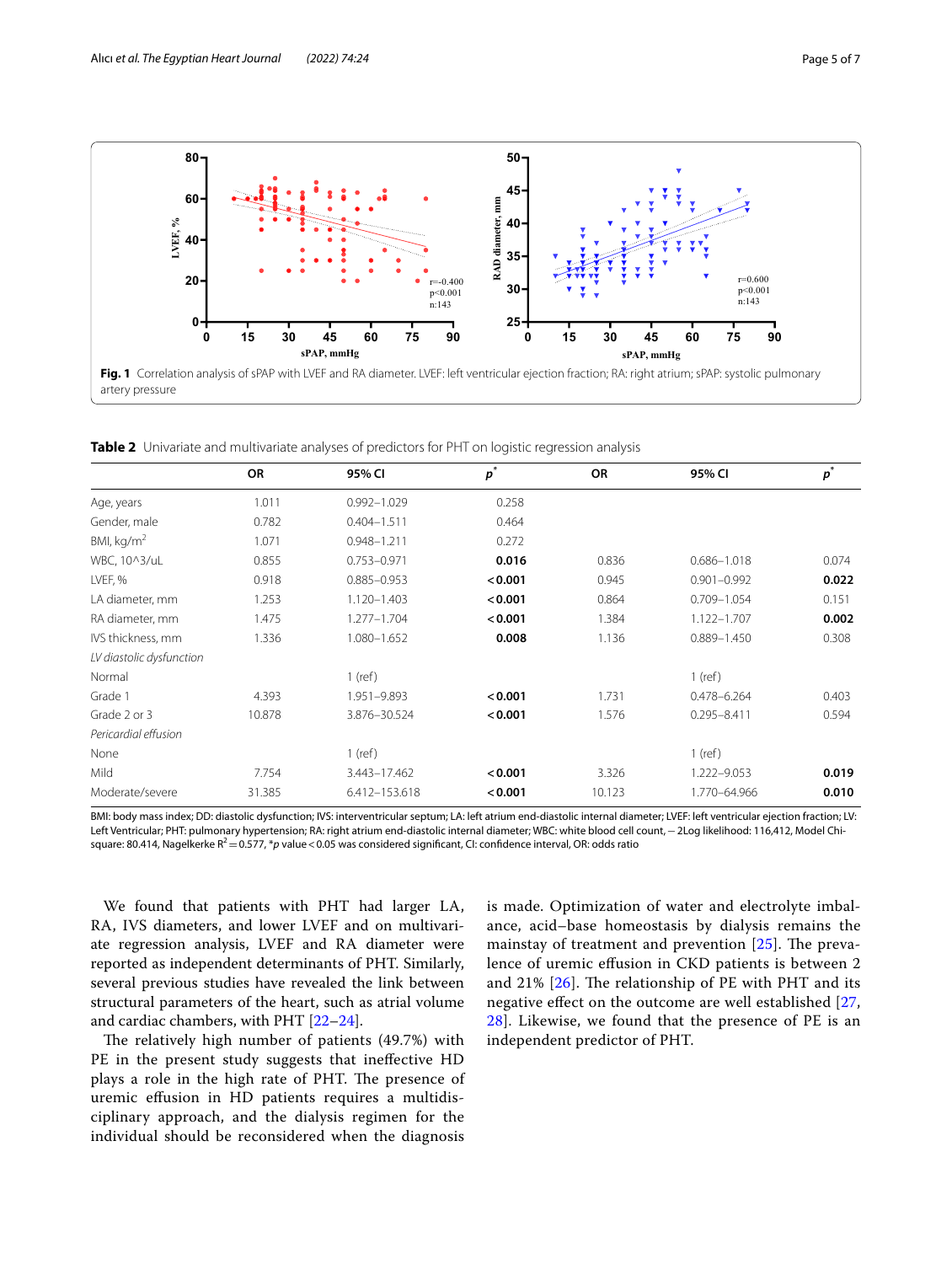## **Conclusions**

Our fndings have shown PHT is a common problem among ESRD patients undergoing regular HD and is independently associated with RA diameter, presence of PE, and LVEF. Due to the high prevalence of PHT in HD patients, it is recommended to screen such patients in order to reduce its efects.

## **Limitations**

Our study has several limitations. First, our report may be incomplete in refecting the distribution of PHT of patients on regular HD treatment in the entire Somali population as access to healthcare services in the country is difficult and unequal, and our study was conducted in a single center. Second, right heart catheterization, which is used as the gold standard test in the diferential diagnosis of PHT, cannot be performed in the country. Third, although power analysis was performed when planning the study, the sample size is relatively small. Fourth, it should not be ruled out that retrospective studies may have inherent selection bias. Finally, due to the retrospective design of the study, we were unable to present other detailed echocardiographic parameters, especially right ventricular function, and possible confounding factors.

#### **Abbreviations**

BMI: Body mass index; CKD: Chronic kidney disease; CTEPH: Chronic thromboembolic pulmonary hypertension; ESRD: End-stage renal disease; HD: Hemodialysis; IVS: Interventricular septum; LV: Left ventricular; LVEF: Left ventricular ejection fraction; PHT: Pulmonary hypertension; PE: Pericardial efusion; RA: Right atrium; sPAP: Systolic pulmonary artery pressure; TTE: Transthoracic echocardiography; TRV: Tricuspid regurgitation velocity; WBC: White blood cell.

#### **Acknowledgements**

Not applicable.

#### **Authors' contributions**

GA, MMW, AMB, MAM carried out the studies, participated in collecting data, and drafted the manuscript. GA and ÖG performed the statistical analysis and participated in its design. GA, AMB, ÖG, MAM participated in the acquisition, analysis, or interpretation of data and draft the manuscript. All authors read and approved the fnal manuscript.

#### **Funding**

No funding.

#### **Availability of data and materials**

The analyzed datasets are available from the corresponding author on request.

#### **Declarations**

#### **Ethics approval and consent to participate**

The study was approved by the ethics committee of Mogadishu Somalia-Turkey Recep Tayyip Erdogan Training and Research Hospital (date: 17.05.2021, decision No: 356, No: MSTH/6204). Due to the retrospective design, informed consent was not obtained by the ethics committee rules.

#### **Consent for publication**

Not applicable.

#### **Competing interests**

The authors declare that they have no competing interests.

#### **Author details**

<sup>1</sup> Department of Cardiology, Turkey Recep Tayyip Erdogan, Somalia Mogadishu Training and Research Hospital, Mogadishu, Somalia. <sup>2</sup> Department of Cardiology, Agri Training and Research Hospital, Agri, Turkey.

## Received: 17 January 2022 Accepted: 24 March 2022

#### **References**

- <span id="page-5-0"></span>1. Maron BA, Brittain EL, Choudhary G, Gladwin MT (2018) Redefning pulmonary hypertension. Lancet Respir Med 6(3):168–170
- <span id="page-5-1"></span>2. Simonneau G, Montani D, Celermajer DS et al (2019) Haemodynamic defnitions and updated clinical classifcation of pulmonary hypertension. Eur Respir J. 53(1):1801913
- <span id="page-5-2"></span>3. Al-Qadi M, LeVarge B, Ford HJ (2020) Epidemiology, pathogenesis, and clinical approach in Group 5 pulmonary hypertension. Front Med (Lausanne) 7:616720
- <span id="page-5-3"></span>4. O'Leary JM, Assad TR, Xu M et al (2017) Pulmonary hypertension in patients with chronic kidney disease: invasive hemodynamic etiology and outcomes. Pulm Circ 7(3):674–683
- <span id="page-5-4"></span>5. Han BG, Kim J, Jung IY, Son JW (2019) Relationship between volume status and possibility of pulmonary hypertension in dialysis naive CKD5 patients. PLOS ONE. 14(9):e0221970
- 6. Yoo HHB, Dos Reis R, Telini WM et al (2017) Association of pulmonary hypertension with infammation and fuid overload in hemodialysis patients. Iran J Kidney Dis 11(4):303–308
- <span id="page-5-5"></span>7. Genctoy G, Arikan S, Eldem O (2015) Pulmonary hypertension associates with malnutrition and body composition hemodialysis patients. Ren Fail 37(2):273–279
- <span id="page-5-6"></span>8. Mitchell C, Rahko PS, Blauwet LA et al (2019) Guidelines for performing a comprehensive transthoracic echocardiographic examination in adults: recommendations from the American Society of Echocardiography. J Am Soc Echocardiogr 32(1):1–64
- <span id="page-5-7"></span>9. Tang M, Batty JA, Lin C, Fan X, Chan KE, Kalim S (2018) Pulmonary hypertension, mortality, and cardiovascular disease in CKD and ESRD patients: a systematic review and meta-analysis. Am J Kidney Dis 72(1):75–83
- <span id="page-5-8"></span>10. Bolignano D, Pisano A, Coppolino G, Tripepi GL, D'Arrigo G (2019) Pulmonary hypertension predicts adverse outcomes in renal patients: a systematic review and meta-analysis. Ther Apher Dial 23(4):369–384
- <span id="page-5-9"></span>11. Fadaii A, Koohi-Kamali H, Bagheri B, Hamidimanii F, Taherkhanchi B (2013) Prevalence of pulmonary hypertension in patients undergoing hemodialysis. Iran J Kidney Dis 7(1):60–63
- 12. Hayati F, Beladi Mousavi SS, Mousavi Movahed SM, Mofrad BM (2017) Pulmonary hypertension among patients undergoing hemodialysis. J Renal Inj Prev 6(2):122–126
- <span id="page-5-10"></span>13. Mousavi SA, Mahdavi-Mazdeh M, Yahyazadeh H et al (2008) Pulmonary hypertension and predisposing factors in patients receiving hemodialysis. Iran J Kidney Dis 2(1):29–33
- <span id="page-5-11"></span>14. Alıcı G, Genç Ö (2021) Spectrum of cardiovascular diseases at a referral tertiary care hospital in Somalia, Mogadishu: an echocardiographic study. BMC Cardiovasc Disord 21(1):599
- <span id="page-5-12"></span>15. Alıcı G, Genç Ö (2021) Prevalence and etiologies of pulmonary hypertension at Somalia-Turkey Training and Research Hospital in Mogadishu. Pan Afr Med J 40:215
- <span id="page-5-13"></span>16. Reque J, Garcia-Prieto A, Linares T et al (2017) Pulmonary hypertension is associated with mortality and cardiovascular events in chronic kidney disease patients. Am J Nephrol 45(2):107–114
- 17. Hansrivijit P, Chen YJ, Lnu K et al (2021) Prediction of mortality among patients with chronic kidney disease: a systematic review. World J Nephrol 10(4):59–75
- 18. Reque J, Quiroga B, Ruiz C et al (2016) Pulmonary hypertension is an independent predictor of cardiovascular events and mortality in haemodialysis patients. Nephrology (Carlton) 21(4):321–326
- <span id="page-5-14"></span>19. Navaneethan SD, Roy J, Tao K et al (2016) Prevalence, predictors, and outcomes of pulmonary hypertension in CKD. J Am Soc Nephrol 27(3):877–886